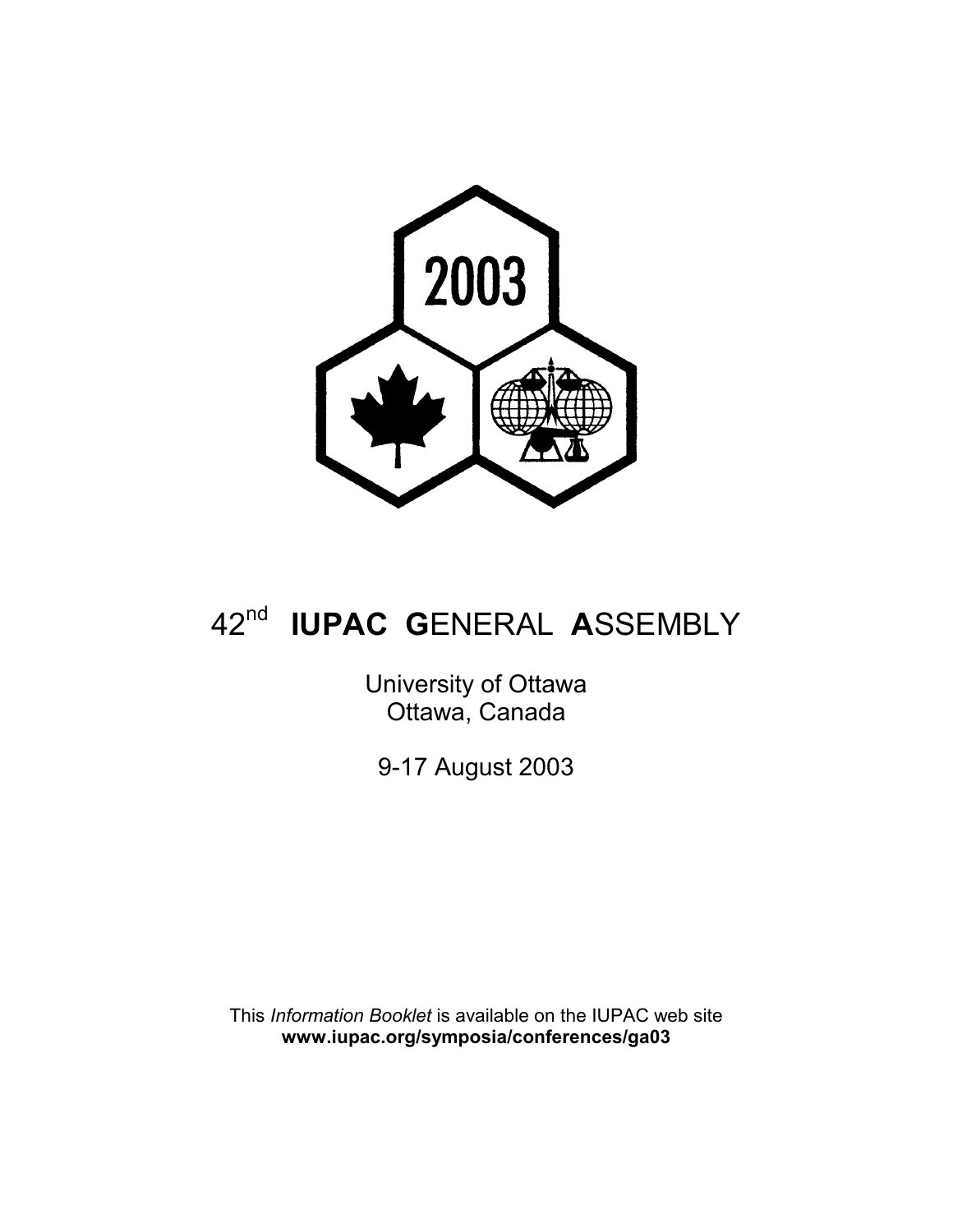The IUPAC General Assembly (**GA**) is the occasion for meetings of the statutory bodies of the Union, specifically of the **Council**, **Bureau**, **Division Committees**, and **Standing Committees**. The 42nd IUPAC General Assembly will be held **9-17 August 2003**, in Ottawa, Canada, concurrently with the **39th IUPAC Congress.** This *Information Booklet* contains information regarding the arrangements for the General Assembly.

The GA site will be on the campus of the University of Ottawa, which is located in the heart of the National Capital of Canada. The campus borders the scenic Rideau Canal and is within walking distance of shopping areas, the historic Byward Market, the Rideau Centre, and is adjacent to major national cultural attractions.

Moreover, the campus is within walking distance of the Ottawa Congress Centre where the IUPAC Congress is to be held.

Please take a moment to review the *Congress Bulletin* enclosed, which includes the Congress preliminary program. We would like to encourage you to take advantage of your participation at the IUPAC GA by also planning to attend the Congress. The Canadian Society for Chemistry has arranged an impressive program: *Chemistry at the Interfaces*.

Looking forward to seeing you in Ottawa!

### **CONTENTS**

| GA Registration and Participation Questionnaire |                                                                                                                                                                                                                               |                          |  |  | the company of the company of the company of                                                                                                                                                                                  | . 3        |
|-------------------------------------------------|-------------------------------------------------------------------------------------------------------------------------------------------------------------------------------------------------------------------------------|--------------------------|--|--|-------------------------------------------------------------------------------------------------------------------------------------------------------------------------------------------------------------------------------|------------|
| <b>Congress Registration</b>                    | the control of the control of the control of the control of the control of the control of the control of the control of the control of the control of the control of the control of the control of the control of the control |                          |  |  |                                                                                                                                                                                                                               | . 3        |
| Schedule                                        | the control of the control of the control of the control of the control of the control of the control of the control of the control of the control of the control of the control of the control of the control of the control |                          |  |  |                                                                                                                                                                                                                               | . 4        |
| Accommodation                                   |                                                                                                                                                                                                                               |                          |  |  | the control of the control of the control of the control of the control of the control of the control of the control of the control of the control of the control of the control of the control of the control of the control | $\ldots$ 5 |
| <b>Social Events</b>                            |                                                                                                                                                                                                                               | <b>Contract Contract</b> |  |  | the contract of the contract of the contract of the contract of the contract of                                                                                                                                               | . 6        |
| <b>General Information</b>                      |                                                                                                                                                                                                                               |                          |  |  | the contract of the contract of the contract of the contract of the contract of                                                                                                                                               | $\ldots l$ |
|                                                 |                                                                                                                                                                                                                               |                          |  |  |                                                                                                                                                                                                                               |            |

Contact information for **IUPAC Secretariat**: P. O. Box 13757, Research Triangle Park, NC, 27709-3757, USA Tel.: +1 919 485 8700 Fax: +1 919 485 8706 E-mail: secretariat@iupac.org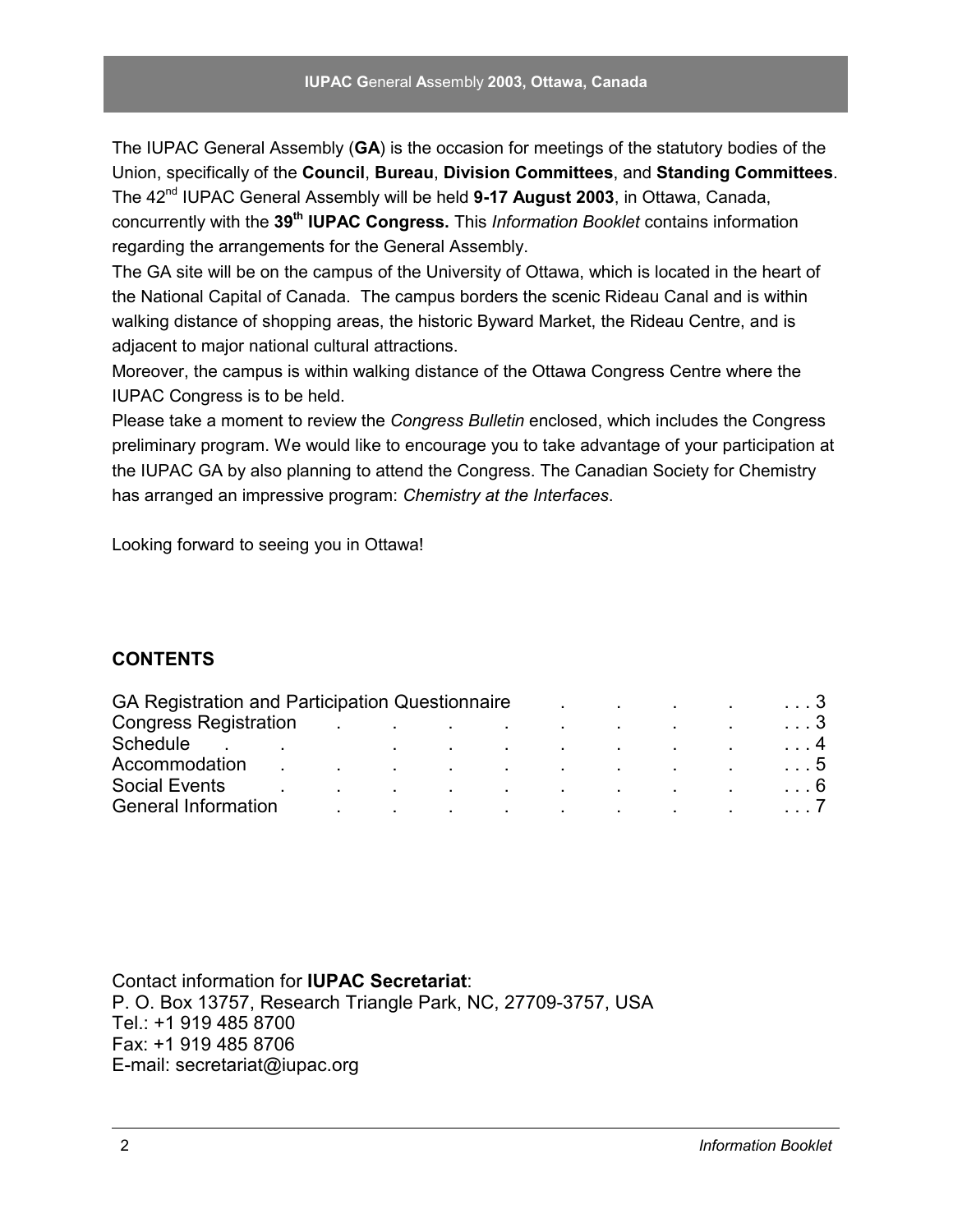### **GA REGISTRATION**

Participation in the GA is restricted to members of IUPAC bodies and invited observers. Registration is free, but required.

> Please return the **Participation Questionnaire** (page enclosed) no later than **1 April 2003**.

**On-site registration** will be on the University of Ottawa campus.

Fri, Aug 8 14:00 to 17:00 Sat, Aug 9 07:30 to 10:00 and 12:00 to 14:00 Sun, Aug 10 to Wed, Aug 13 08:00 to 15:00

The exact location of the registration area will be announced on the IUPAC web site at a date closer to the GA. A map of the University of Ottawa campus is provided on the back cover of this booklet. In addition, for the World Chemistry Leadership Meeting (WCLM) and the Council meeting, a registration desk will be set up at the location of these meetings, one hour prior the meeting.

#### **Participation Questionnaire**

Please complete the enclosed Participation Questionnaire, **even if you do not intend to participate** in the GA, and mail it to reach the IUPAC Secretariat no later than 1 April 2003.

Your completed and returned questionnaire is used to update the records at the IUPAC Secretariat, and such information is important regardless of your participation.

### **CONGRESS REGISTRATION**

As a GA participant, you are entitled to a special registration rate for the  $39<sup>th</sup>$  IUPAC Congress of only USD 100.

To take advantage of this special rate, please complete section A and F of **the special Congress Registration Form** provided with this booklet and return it to the IUPAC Secretariat by **1 April 2003**.

Congress registration includes a ticket to the Congress Welcome Reception on Sunday, 10 August. The award ceremony for the 2002-3 winners of the IUPAC Prize for Young Chemists will take place at this time. If you wish to attend **only** the Welcome Reception and not register for the entire Congress, you should fill out sections A, D and F of the special Congress Registration Form, and pay for your ticket.

Upon arrival in Ottawa, you will need to pick up your Congress registration package at the Congress Registration Desk located at the Ottawa Congress Center. Opening times can be found on page 15 of the *Congress Bulletin*.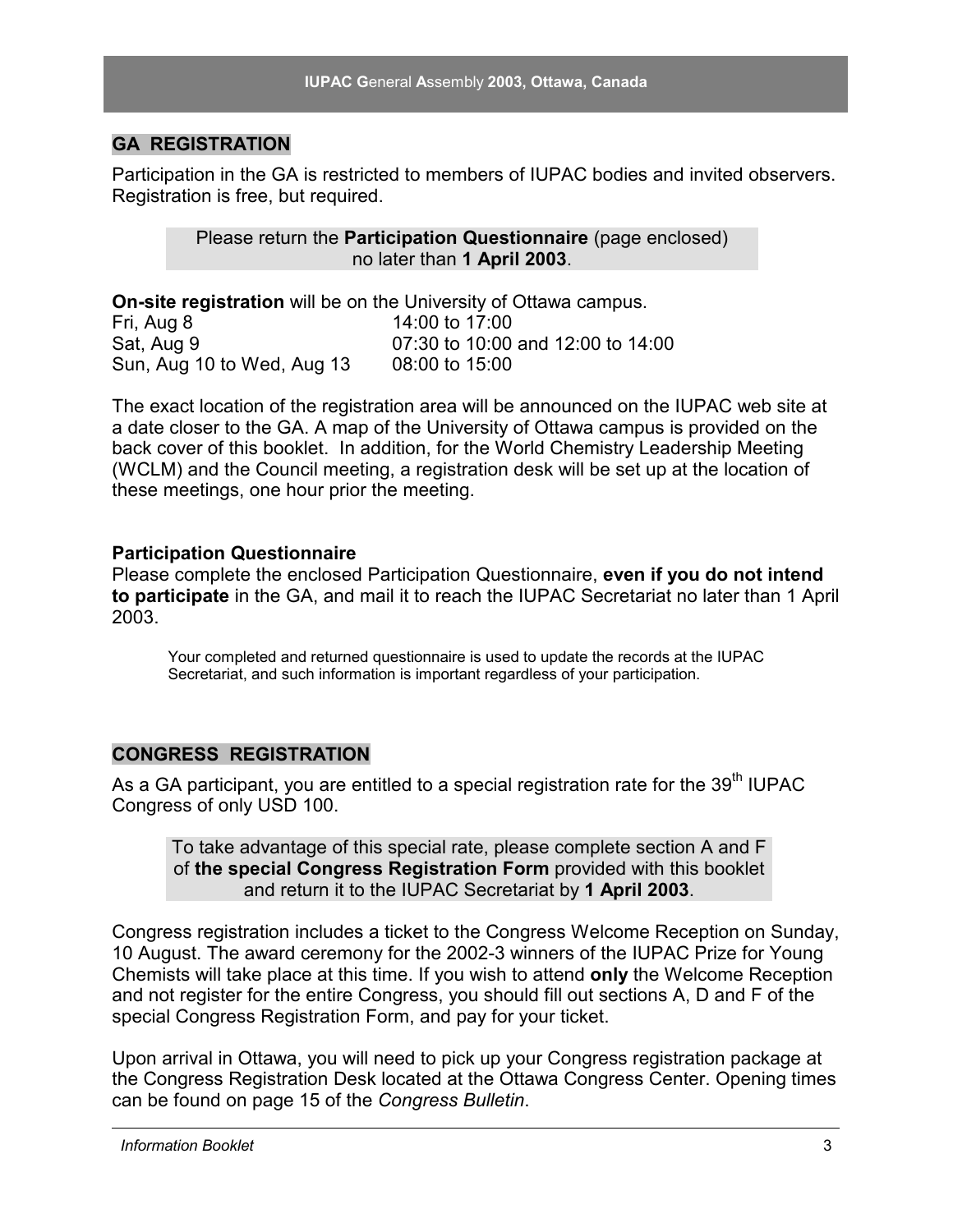| CHEMRAWN & COCI & CCE       | Tue, 12 Aug (PM)                                                           |
|-----------------------------|----------------------------------------------------------------------------|
| <b>ICTNS</b>                | Tue, 12 Aug and Wed, 13 Aug (AM & PM)                                      |
| <b>Project Committee</b>    | Tue, 12 Aug (AM)                                                           |
| <b>Evaluation Committee</b> | Wed, 13 Aug (AM)                                                           |
| <b>Bureau</b>               | Wed, 13 Aug (PM) and Thu, 14 Aug (AM & PM)<br>Sun, 17 Aug (13:00 to 14:30) |
| <b>WCLM</b>                 | Fri, 15 Aug (PM) (World Chemistry Leadership Meeting)                      |
| <b>Council</b>              | Sat, 16 Aug (AM & PM) and Sun, 17 Aug (AM)                                 |
| <b>Council Reception</b>    | Sat, 16 Aug (19:00)                                                        |

CCE Mon, 11 Aug (AM & PM) and Tue, 12 Aug (AM)<br>CHEMRAWN & COCL& CCE Tue 12 Aug (PM)

## **Congress Welcome Reception** Sun, 10 Aug (19:00)

and Awards Ceremony for the winners of the IUPAC Prize for Young Chemists *(Participation in this event requires that you register for the IUPAC Congress, or that you purchase an individual ticket)*

**President's Address**, **Members Reception** Sat, 9 Aug (19:00)

# **Division Presidents and**

**Secretaries Briefing Sat, 9 Aug (08:00 to 09:00)** 

#### **Division Committees** Sat, 9 Aug and Sun, 10 Aug (AM & PM) (all 8 Division Committees will hold a 2-day meeting) *Exception:* the Inorganic Chemistry Division (Div II) will meet Sun, 10 Aug and Mon, 11 Aug

#### **Division Presidents** Tue, 12 Aug (PM)

**Standing Committees**

CPEP Sun, 10 Aug and Mon, 11 Aug (AM & PM)

CHEMRAWN Mon, 11 Aug (AM & PM) COCI Mon, 11 Aug (AM & PM)

CHEMRAWN & COCI Tue, 12 Aug (AM)

### **SCHEDULE**

AM: 09:00 to 13:00; PM: 14:00 to 18:00

### **IUPAC G**eneral **A**ssembly **2003, Ottawa, Canada**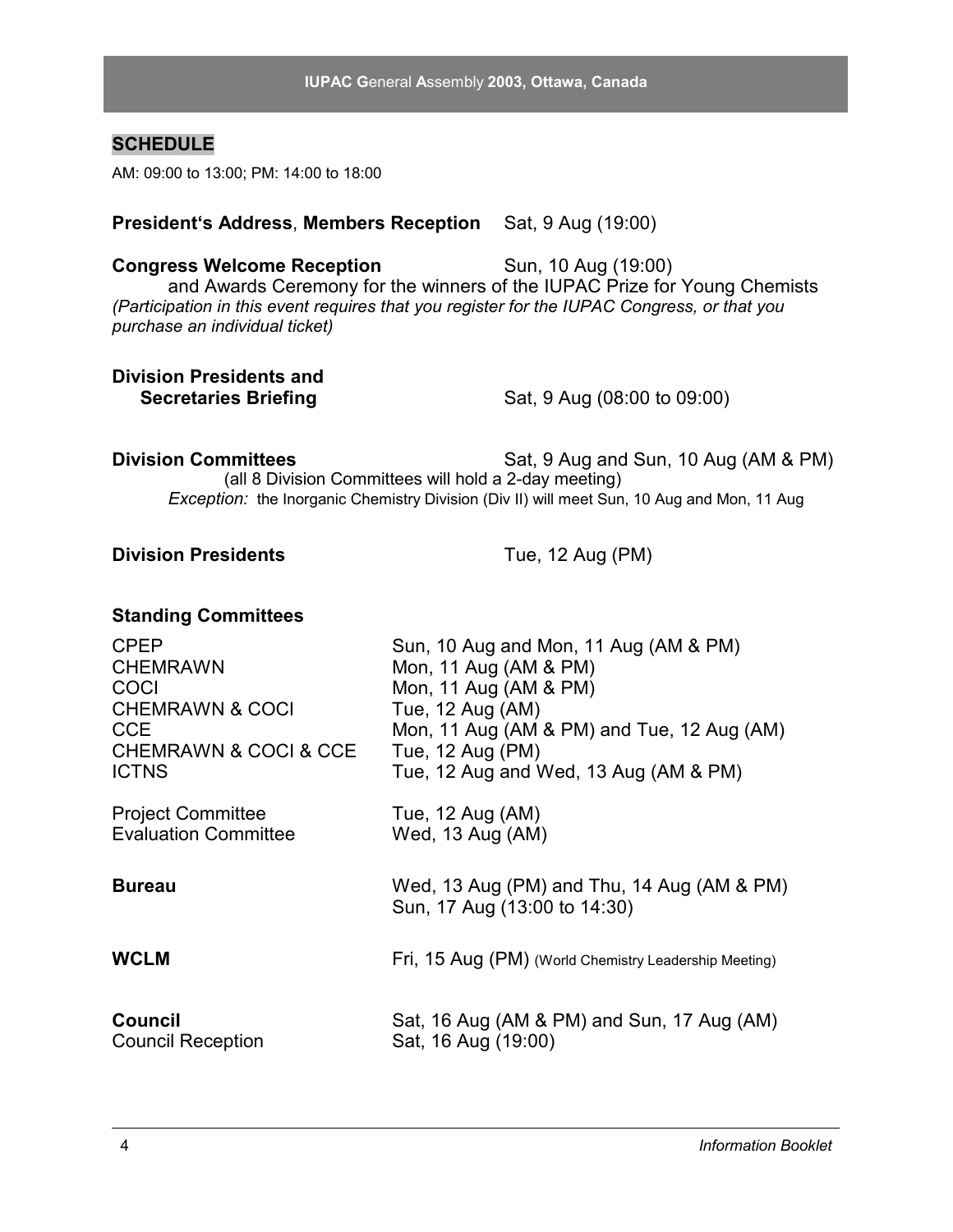#### **Other Subcommittee Meetings**

Subcommittee on Materials Chemistry Tue, 12 Aug (AM) Subcommittee on Macromolecular Terminology Mon, 11 Aug to Thu 14 Aug

(AM & PM)

A final schedule of meetings, with room assignments, will be distributed to all delegates at on-site registration. The final schedule will also be available on the IUPAC web site a few weeks before the GA.

### **ACCOMMODATION**

Rooms have been reserved on behalf of participants in several hotels located in downtown Ottawa and near the Ottawa Congress Centre. Information regarding accommodations can be found on page 16 of the *Congress Bulletin*.

Reservations will be managed through the Ottawa Tourism Housing Bureau. Reservations can be made online through the Internet, at the following address: http://www.iupac2003.org.

Alternatively, the **Accommodation Form** included in the *Congress Bulletin* should be filled out and returned to the indicated address.

Please do **not** return the Accommodation Form to the IUPAC Secretariat.

Reservations should be made no later than June 15, 2003 to take advantage of the special rates negotiated for the Congress. After that date, the Congress room blocks will be released and the hotels may charge higher rates.

#### **Student Accommodation**

Students and those seeking budget accommodations are advised to stay in the University of Ottawa suites. A description of these accommodations can be found on page 16 of the *Congress Bulletin*. To reserve this accommodation please visit the Congress web site: http://www.iupac2003.org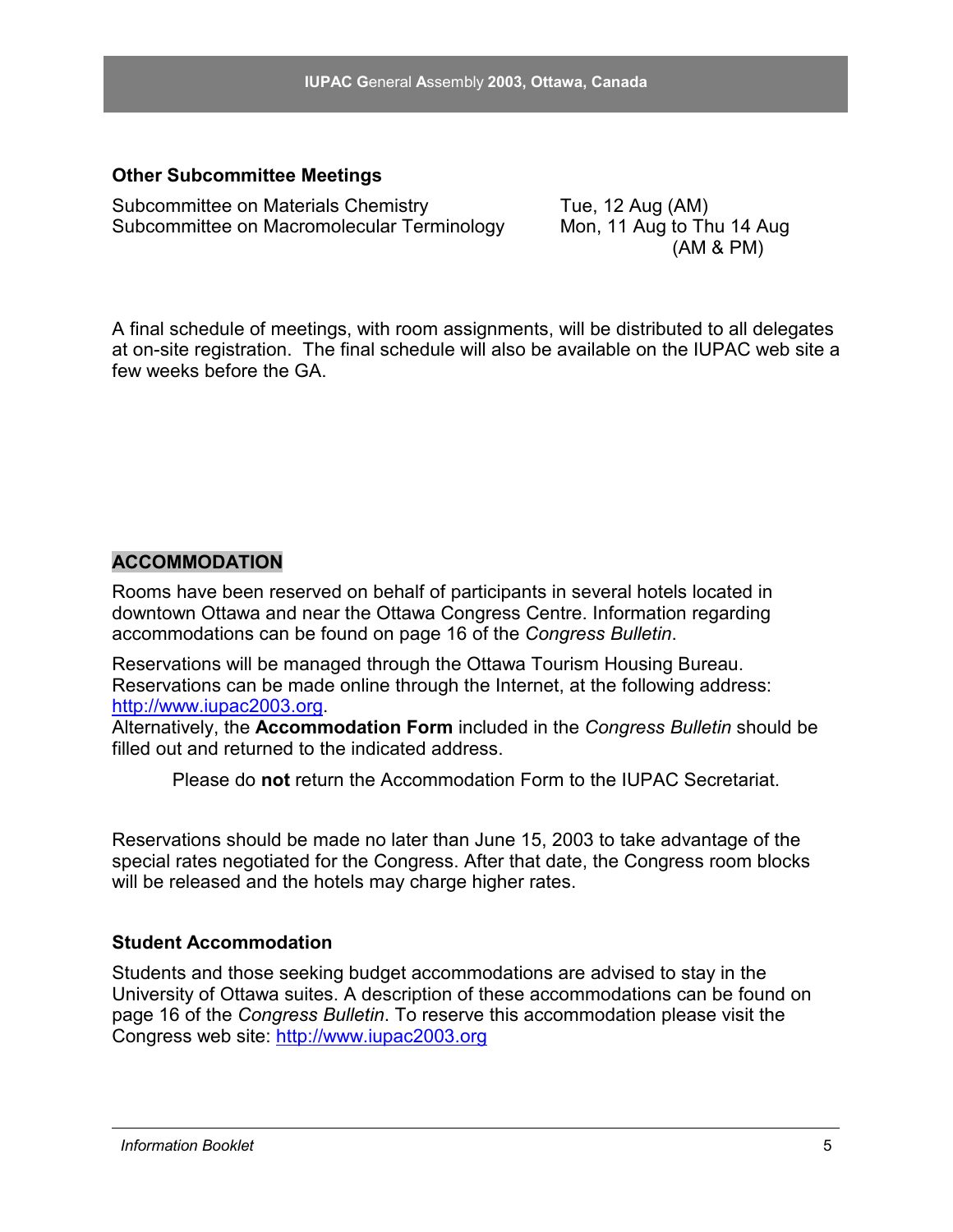### **SOCIAL EVENTS**

#### **Accompanying persons program**

The social program for Accompanying Persons of Congress Registrants offers a variety of activities. Please see page 14 of the *Congress Bulletin* for information.

If you would like to register an accompanying person for the program offered by the Congress, please fill out sections A, C and F of the special Congress Registration Form.

#### **Tours**

A local sightseeing service will operate a booth on the campus of the University of Ottawa and on the site of the Congress and sell tour packages to participants. The booth will be located close to the Registration Desk and will be in operations as follows:

| Fri, Aug 8  | 09:00 to 17:00 | <b>University Campus</b> |
|-------------|----------------|--------------------------|
| Sat, Aug 9  | 09:00 to 12:00 | <b>University Campus</b> |
| Sat, Aug 9  | 14:00 to 17:00 | <b>Congress Centre</b>   |
| Sun, Aug 10 | 10:00 to 17:00 | <b>Congress Centre</b>   |
| Mon, Aug 11 | 07:30 to 17:00 | <b>Congress Centre</b>   |
| Tue, Aug 12 | 07:30 to 17:00 | <b>Congress Centre</b>   |
|             |                |                          |

Complete information on the tours available can be found on page 14 of the *Congress Bulletin*. A wide range of tours are offered at different times during the week. At the booth, participants will be able to purchase tours to take place during the week, departing and returning to the Ottawa Congress Centre.

Tours will be given by bilingual (English/French) guides.

It is recommended that tours be purchased upon arrival as they may be filled quickly. Tour fees will be posted in January 2003 on the Congress website: http://www.iupac2003.org

### **Chemical Institute of Canada (CIC) and The Canadian Society for Chemistry (CSC) Awards Banquet**

As part of the Congress, an Awards Banquet will be held in honor of all CIC and CSC Award Winners, on Tuesday, August 12, 2003 at the Westin Hotel. Canadian chemists and their international colleagues are invited to attend the banquet and support the work of the Award Winners. The cost to attend this event is USD 50.00.

To register, please complete sections A and E on the enclosed Congress Registration Form.